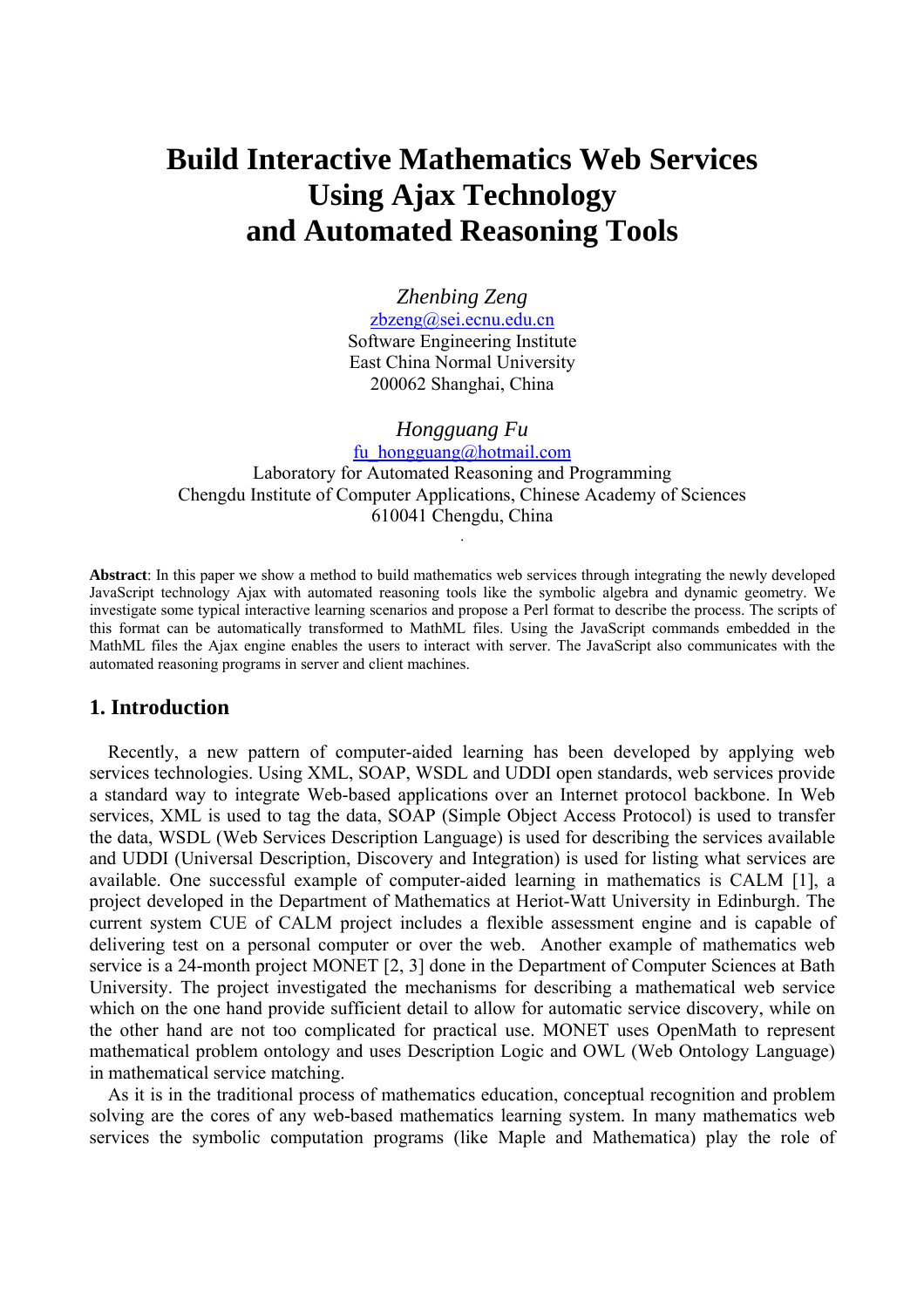teachers. For example, Maple is used in CATT programme [4], iSchloar 2004 [5], MapleTA [6], MONET to create exercises and answers. SureMath [7] is a symbolic algebra program specifically designed for solving word problems. R. Milner proposed an object model for creating mathematical content on web by integrating symbolic computation programs and dynamic geometry software (like Cinderella and Geometer's Sketchpad) in [8]. Since late of 1990, some packages with symbolic computation, dynamics geometry and automated theorem proving modules have been developed and used to provide mechanical solutions and certain abilities of human-machine interaction in mathematics education software (e.g., Geometry Expert [9], Super Sketchpad [10], and MathXP [11]). We call this kind software "automated reasoning tools" in this paper. It is worth to indicate that various non-commercial freeware are available for constructing mathematics web services now.

The structure shown in Fig.1 illustrates a typical structure of web-based mathematics teaching and learning systems (see [12, 13, 14]). In this model, teachers write course materials (examples, glossary of definitions and additional course notes) in LaTeX or MathML format. The student requests and answers are sent by CGI, applets or JavaScript. The automated reasoning tools (AR tools) like Maple, NAG are invoked through middleware like CORBA, DCOM or Java Remote Method Invocation.



Figure 1. The model of web-based mathematics learning systems, AR tools stands for automated reasoning tools.

There are two primary drawbacks to current Web service models for mathematics. The first is the lack of a description language which is suitable for human-machine interactive operation and is also easy for mathematics teachers to use.

The second drawback is that the most web page of mathematics contents available now are prepared using the traditional form, and the traditional web pages does not support human-machine interaction in a "user-friendly" manner, as the requests to the server for more information are typically answered by the web server delivering a new page and the user has to wait until that page has loaded although the new page contains many of the same element in many case. A change has happened to this traditional model recently with using of a new technology called Ajax. Ajax (Asynchronous JavaScript And XML) allows navigating web pages while the page itself - quietly and unobtrusively - sends requests to the server for more data, and can use that data to update the user interface without the user having to wait for a new page or a page refresh. It is apparent the mathematics web service built with Ajax technology will have more characteristics in aspect of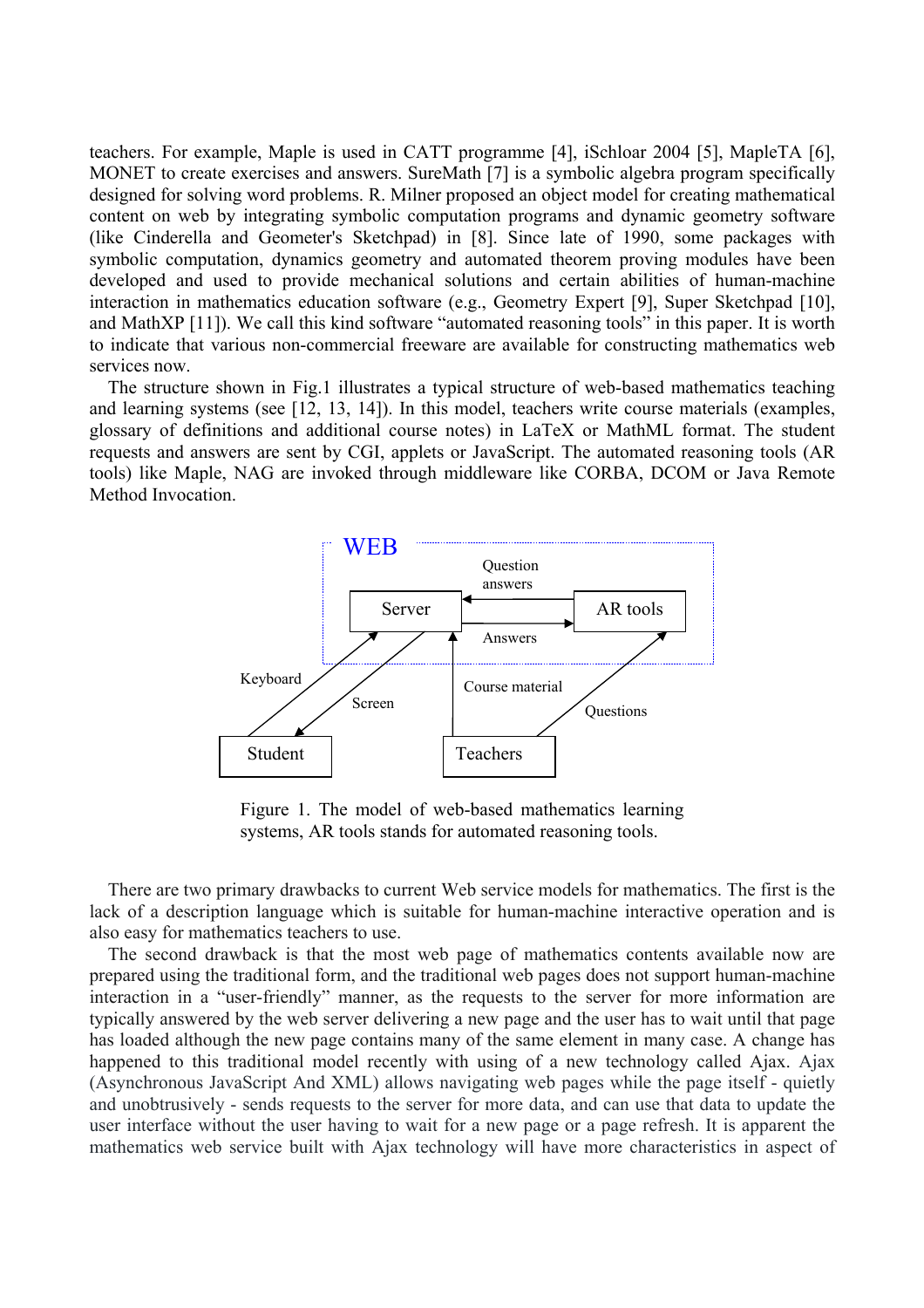human-machine interaction.

In this paper we propose a method to build interactive mathematics web service by integrating of Ajax technology and automated reasoning tools. In Section 2 we observe a typical use case scenario of web-based mathematics teaching and learning, and coming up with requirement for building mathematics web service. In Section 3 we introduce a Perl script format for describing the humanmachine interaction. In Section 4 we will discuss the frame for building mathematics web service with Ajax, symbolic computation and dynamic geometry.

## **2. A Typical Use Case Scenario and Requirements for Mathematics Web Services**

We investigate the general requirements of interactive mathematics web services by analyzing the following typical use case scenario.

In the use case, we're going to follow a scenario where a grade 7 student [the user] learns to formulate and solve equation from an application problem.

> user: selects the topic and a specific problem from the GUI (Graphic User Interface) of a web-based learning system.

> machine: displays the selected exercise problem stored in the server, with the widgets (in blue colour) for user to give instruction for browsing and selecting.

| <b>Practical Application Problem Solving</b>                                                                                                                                                                                                                                                                                                                     |                                                                                                                                                                                                                                                                                                                                                                                                                                                                              |  |
|------------------------------------------------------------------------------------------------------------------------------------------------------------------------------------------------------------------------------------------------------------------------------------------------------------------------------------------------------------------|------------------------------------------------------------------------------------------------------------------------------------------------------------------------------------------------------------------------------------------------------------------------------------------------------------------------------------------------------------------------------------------------------------------------------------------------------------------------------|--|
| $\blacksquare$<br>$\blacksquare$ Text Book 1<br>$\Box$ Chapter 1<br>$\Box$ Chapter 2<br>$\Box$ Chapter 3<br>$\blacksquare$ Chapter 4<br>• Section 1<br>• Section 2<br>$\bullet$ Section 3<br>• Section 4<br>$\Box$ Chapter 5<br>$\Box$ Chapter 6<br>$\Box$ Text Book 2<br>$\Box$ Text Book 3<br>$\Box$ Exercise Book<br>$\Box$ ExaminationProblems<br>$\Box$ XXX | Text Book 1: Algebra I, People's Education Press<br>Chapter 4: Equations of degree 1 with one unknown<br>Section 3: Practical Application Problem Solving<br>Problem 12<br>A class held a postage stamp exhibition. The<br>number of the postage stamp is $[24]$ more than $[3]$<br>times the number of the students, and $\left[26\right]$ less than<br>$[4]$ times the number of students. How many postage<br>stamps are there and how many students are in the<br>class? |  |
| IV I                                                                                                                                                                                                                                                                                                                                                             | $\checkmark$ [select this]<br>$\triangle$ [show trevious]<br>$\blacktriangleright$ [show next]                                                                                                                                                                                                                                                                                                                                                                               |  |

Figure 2: An example of the interface for problem browsing and selecting. The Ajax engine uses Javascript commands embedded in the source code of the page to send the request to the server when user gives instruction and then use the received data to update interface without a page refresh

> user: browses the content of the exercise problems by clicking the widgets (◄ and ►), clicks editable text to change, and selects a specific exercise by clicking  $\vee$ ,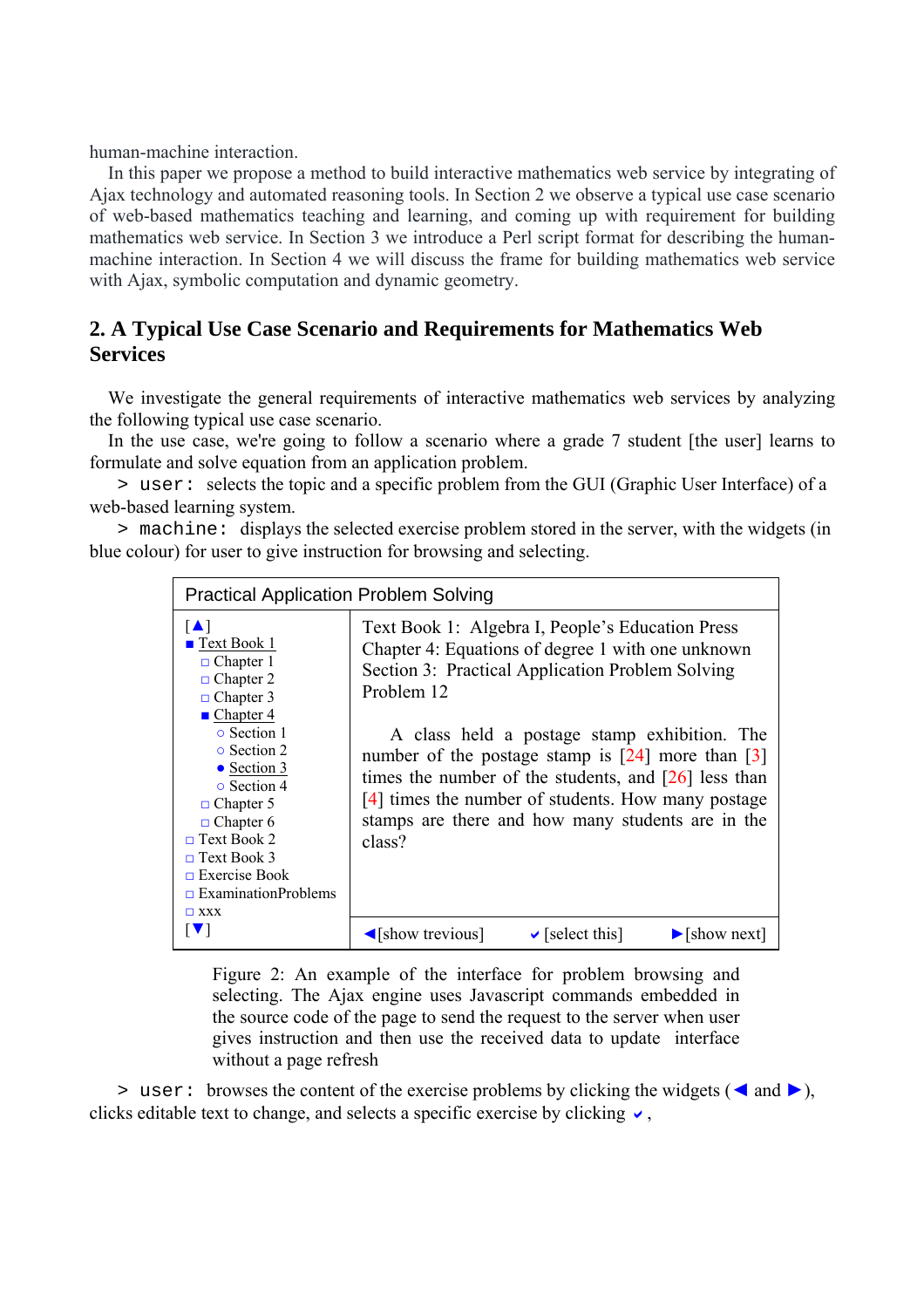> machine: displays the selected problem in the work sheet (a bitmap window), with the widgets for user to edit the text boxes, solves the problem interactively, or shows the solution.

| Worksheet 1                                                                                                                                                                                                                                                                                 |                                  |                        |  |
|---------------------------------------------------------------------------------------------------------------------------------------------------------------------------------------------------------------------------------------------------------------------------------------------|----------------------------------|------------------------|--|
| Problem 1<br>A class held a postage stamp exhibition. The number of the postage<br>stamp is $[24]$ more than $[3]$ times the number of the students, and $[26]$<br>less than [4] times the number of students. How many postage stamps<br>are there and how many students are in the class? |                                  |                        |  |
| $\boldsymbol{E}$ [edit the text box]                                                                                                                                                                                                                                                        | <i>I</i> [interactively solving] | $\bf{A}$ [show answer] |  |

Figure 3. The interface of a worksheet. The red texts in the red bracketsare editable by the user. Widgets *I* and *A* are for selecting the solving methods. The widget  $\vec{E}$  is active in default.

> user: clicks *I* to start the process of interactive solving immediately, or changes the numbers in the four text boxes and then clicks *I* to start the process of interactive solving, or clicks *A* to see the whole answer for this problem.

> machine: checks the changed data and displays the error information if any change is not appropriate in a pop-up-dialog window or directly in the worksheet bitmap, as shown in Figure 4 (which corresponds to  $[-2]$ ,  $[u]$ ,  $[3]$  and  $[0]$  in the four text boxes, respectively). In former case, active the widget  $\underline{E}$ , and in the later, active the edit widget immediately after the pop-up-dialog window is closed. If there is no error, display the interactive solving interface or the answer in the worksheet.



Figure 4: A pop-up-dialog window for error message. This window is on the top of the worksheet.

> user: if there is no change made or no error has been found in the input, clicks *I* to start the process of interactive solving or clicks *A* to see the whole solution. (For simplicity we omit the later event and assume that the text boxes have not been changed).

> machine: displays the instruction for interactive solving as in Figure 5 if the user clicked *I* with two text boxes (inside the brackets) for user to write.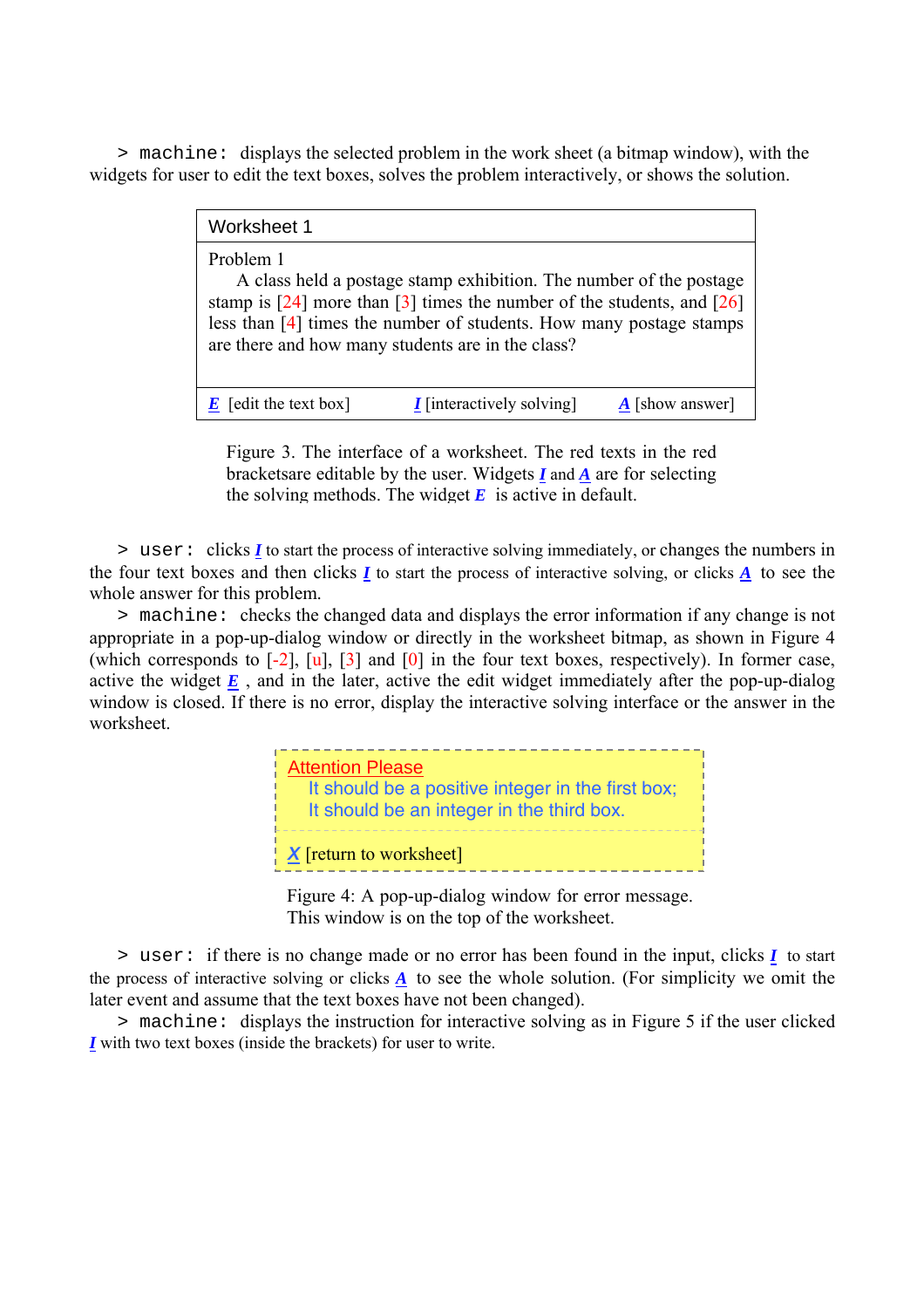| Worksheet 1                                                                                                                                                                                                                                                                           |                                                                                                                                              |  |  |
|---------------------------------------------------------------------------------------------------------------------------------------------------------------------------------------------------------------------------------------------------------------------------------------|----------------------------------------------------------------------------------------------------------------------------------------------|--|--|
| Problem 1<br>A class held a postage stamp exhibition. The number of the postage<br>stamp is [24] more than [3] times the number of the students, and [26]<br>less than [4] times the number of students. How many postage stamps<br>are there and how many students are in the class? |                                                                                                                                              |  |  |
| Solution<br>construte the following equation                                                                                                                                                                                                                                          | Suppose there are x students in the class. Then the number of the<br>postage stamps is [according to the assumption, we can<br>$3x + 24 = 1$ |  |  |
| $\boldsymbol{E}$ [edit the text box]                                                                                                                                                                                                                                                  | <i>I</i> [interactively solving]<br><b>A</b> [show answer]                                                                                   |  |  |

Figure 5. The instruction for interactive solving. User clicks the widget *I* to check if the inputs are correct.

> user: inputs some text (mathematics expressions) in the text boxes and clicks the widget *I* to check if the inputs are correct, or clicks the widget *A* to see the answer for this step. Type mathematics expression in plain text and the system changes it into MathML format automatically.

> machine: displays the mathematics expression in normal format; checks the expression written by the user, if there is any error, displays an error information as in Figure 6, otherwise displays the next instruction for interactive solving as in Figure 7; or displays the correct answer for this step if *A* is clicked.

| Worksheet 1                                                                                                                                                                                     |                                                                                                                                                                         |  |
|-------------------------------------------------------------------------------------------------------------------------------------------------------------------------------------------------|-------------------------------------------------------------------------------------------------------------------------------------------------------------------------|--|
| Problem 1<br>A class held a p<br>stamp is $[24]$ more<br>less than $[4]$ times<br>are there and how n                                                                                           | <b>Attention Please</b><br>It should be a polynomial of $x$ inside the first<br>box;<br>The expression inside the second box is not<br>correct.<br>is are in the class? |  |
| Solution                                                                                                                                                                                        | <b>X</b> [return to worksheet]                                                                                                                                          |  |
| Suppose there are $x$ students in the class. Then the number of the<br>postage stamps is $\lceil y \rceil \times$ . And according to the assumption, we can<br>constreut the following equation |                                                                                                                                                                         |  |
|                                                                                                                                                                                                 | $3x + 24 = 4x + 26$                                                                                                                                                     |  |
| $\boldsymbol{E}$ [edit the text box]                                                                                                                                                            | <i>I</i> [interactively solving]<br>$\bf{A}$ [show answer]                                                                                                              |  |

Figure 6. The expressions written in the text boxes are not correct.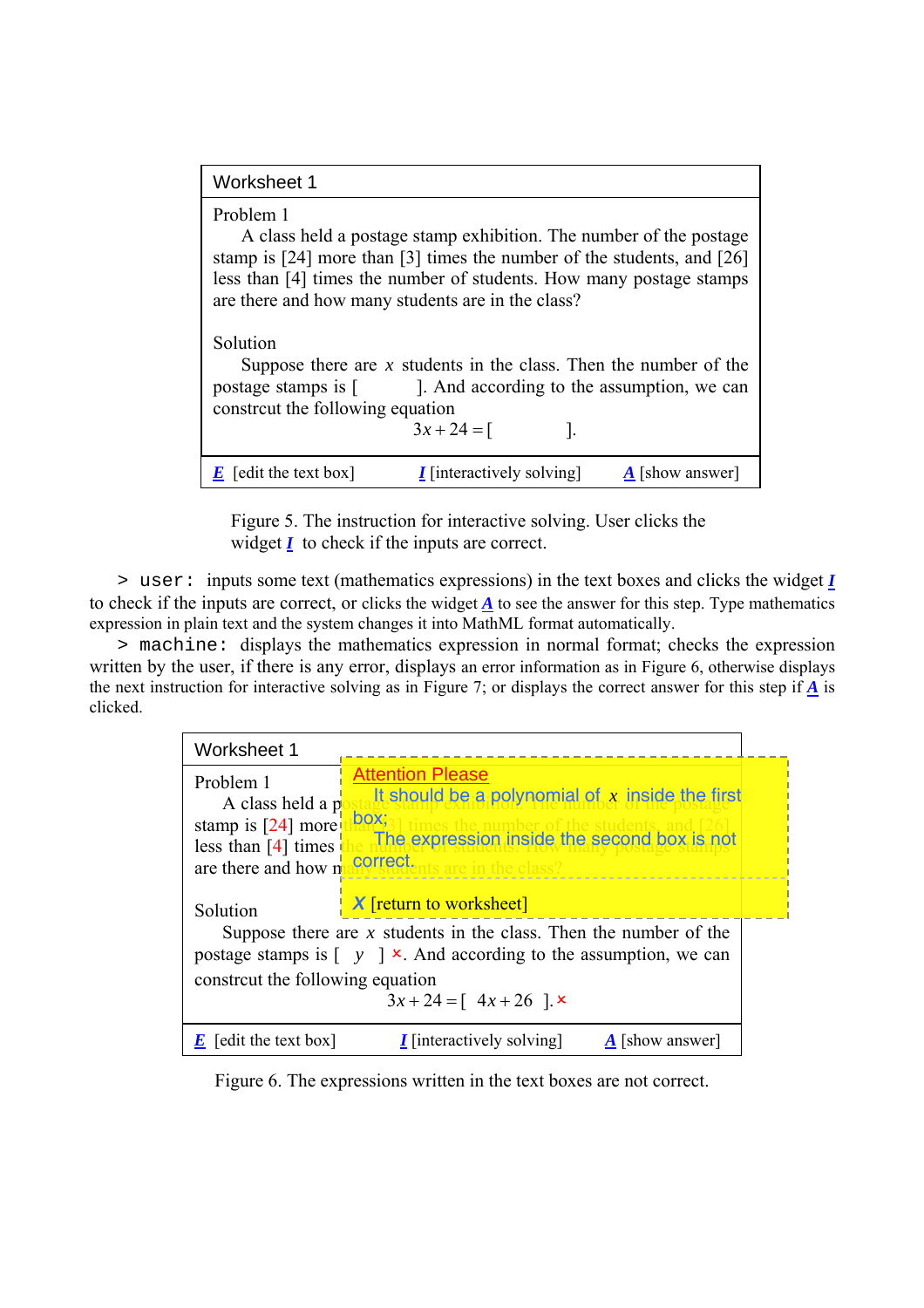| Worksheet 1                                      |                                                                                                                                                                               |                        |
|--------------------------------------------------|-------------------------------------------------------------------------------------------------------------------------------------------------------------------------------|------------------------|
|                                                  |                                                                                                                                                                               |                        |
| Solution<br>can construte the following equation | Suppose there are $x$ students in the class. Then the number of the<br>postage stamps is $\lceil 3x + 24 \rceil$ . And according to the assumption, we<br>$3x + 24 = 4x - 26$ |                        |
| Solve this equation, we obtain                   | $x=$                                                                                                                                                                          |                        |
| [edit the text box]                              | <i>I</i> [interactively solving]                                                                                                                                              | $\bf{A}$ [show answer] |

Figure 7. The instruction for the next step is displayed if the expressions written in the text boxes are correct.

 $>$  user: inputs the solution to the equation  $3x + 24 = 4x - 26$  in the text box and clicks the widget  $I$  to check if it's correct, or clicks the widget  $\underline{A}$  to see the answer for this step.

> machine: displays the next step for user if the solution written in the text box is correct, otherwise displays an error information; displays the correct answer for this step if the user clicked *A*.

Refer to "process-2" (shadowed text) in the Perl scripts next section for this step. In Section 4 we will show an implementation of this interactive process with Ajax technology. Do this process until the following final step.

> user: inputs text inside the text boxes, clicks the widget *I* to check if it's correct, or clicks the widget *A* to see the answer for this step, until the machine shows the finish information.

> machine: displays the finish information, as shown in Figure 8, if the user input in the last round of interactive solving process are all correct.

| Worksheet 1                                                                          | Q. E. D.                                     |  |
|--------------------------------------------------------------------------------------|----------------------------------------------|--|
| Solution                                                                             |                                              |  |
| Suppose there are x students in the students. Then the number of the                 |                                              |  |
| postage stamps is $\lceil 3x + 24 \rceil$ And according to the assumption, we        |                                              |  |
| can construct the following equation                                                 |                                              |  |
|                                                                                      | $3x + 24 = 4x - 26$                          |  |
| Solve this equation, we obtain                                                       |                                              |  |
|                                                                                      | $x = \begin{bmatrix} 50 \\ -1 \end{bmatrix}$ |  |
| So the number of the students in the class is $\lceil 50 \rceil$ , and the number of |                                              |  |
| the postage stamp is $\begin{bmatrix} 174 \\ 1 \end{bmatrix}$ .                      |                                              |  |
| [do next exercise]                                                                   |                                              |  |

Figure 8. The finish information.

The above scenario illustrates the three important aspects of an interactive mathematics web service: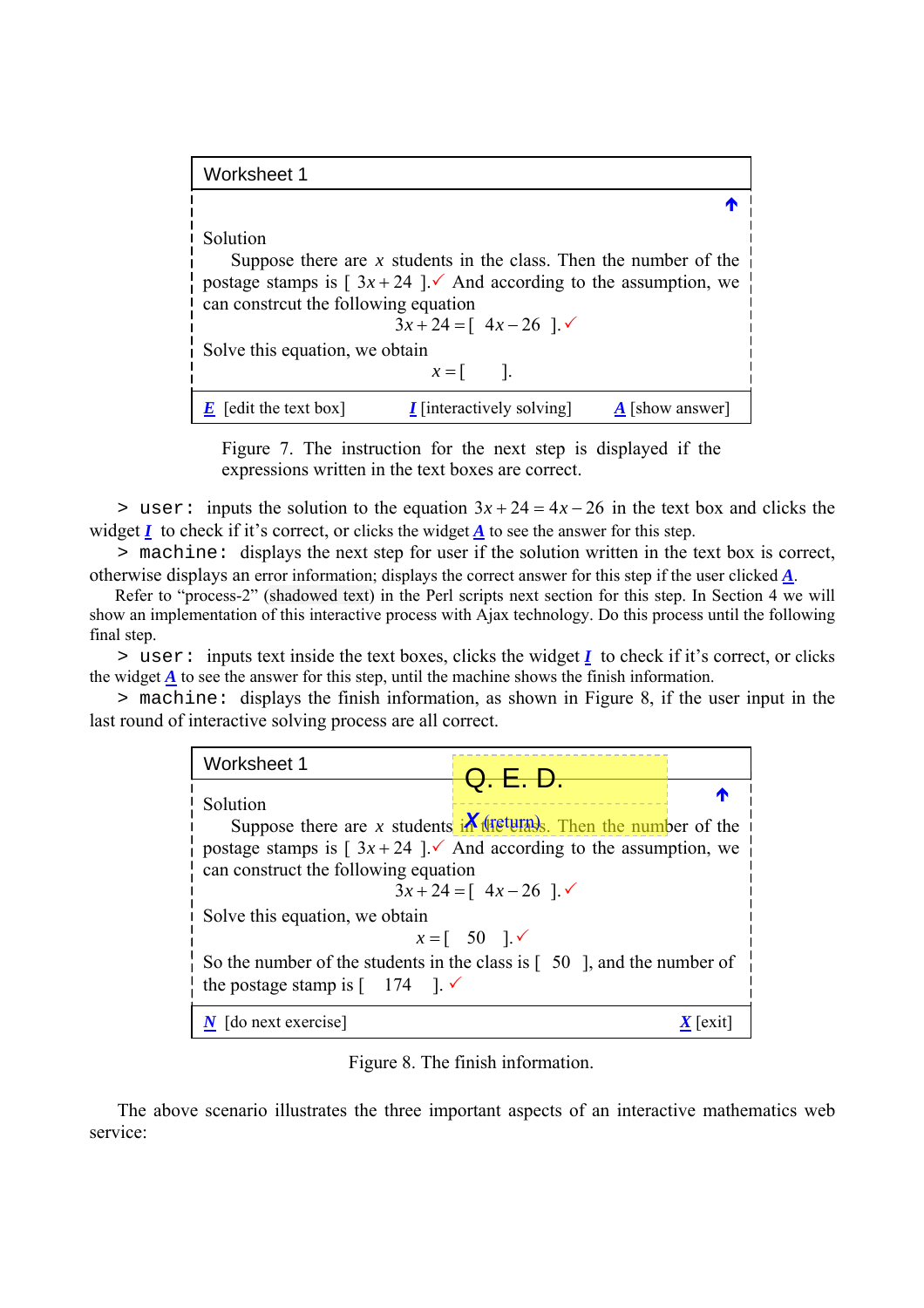(1) a knowledge-based metadata catalog service which supports users to browse and review mathematics contents of a broad categorization of the problem area(s) according to some agreed taxonomy in some suitable ontology;

(2) an interactive worksheet which supports users to change parameters of exercises, inquires answers and instruction, manipulate mathematics expression, draw geometry and submit solution;

(3) an easy-to-use programming language that can be used to describe the human-machine interactive processes in mathematics learning.

The implementing of (1) means the realization of a large-scale knowledge engineering which needs the extensive the close cooperation between experienced mathematics teachers and software engineering.

In view of computer network technology, Ajax is an appropriate technology for construct the real-time interactive system satisfying the requirements in (2). Using this technology we can build interfaces to our web applications which are much more like those our users are used to from their desktop applications. Mathematics expressions and geometry images can be populated automatically with data retrieved from the server, data grids can be sorted or paginated, and serverside databases can be queried and edited - all without the user having to wait for pages to load.

Operations on mathematics expression (including checking two expressions for equality, checking an expression for a pattern match, solving equations, evaluating and computing with expressions) can be implemented with symbolic computation software and remote invoke method (like CORBA).

MathML makes it possible to develop Web-based applications for displaying mathematical content. There are standard tools for converting LaTeX equations to MathML. It becomes easy to create dynamic math web sites featuring interactive equations using JavaScript with MathML. See [15, 16, 17].

The above standard technologies, Ajax, Maple (Mathematica, Geometer's Sketchpad or the freeware with similar functions) and MathML provide a substantial for the interactive worksheet mentioned in (2).

As we will show in next section, Perl is a suitable language for (3).

### **3. A Proposal for the Format of the Script Describing Interactive Web Services**

In this section we introduce a method to describe the interactive mathematics learning in web. Our proposal is to use Perl (Practical Extraction and Report Language) and then transform the Perl script into a MathML file. Perl is a popular language interactive web-based application. What is more important is that Perl is relatively easy to master for teachers without programming experience. We will not go to detail for Perl, see [18, 19] for Perl programming and examples of Perl application. For simplicity, we only give the segment of the Perl scripts for "process-1" and "process-2" in the interactive process of the use case scenario presented in Section 2.

```
#prb12.pl, perl script for interactive solving 
#initial-process: process-0(omitted) 
#process-1 
#variables 
@e=() ;
@f = ();
Sx="x";
```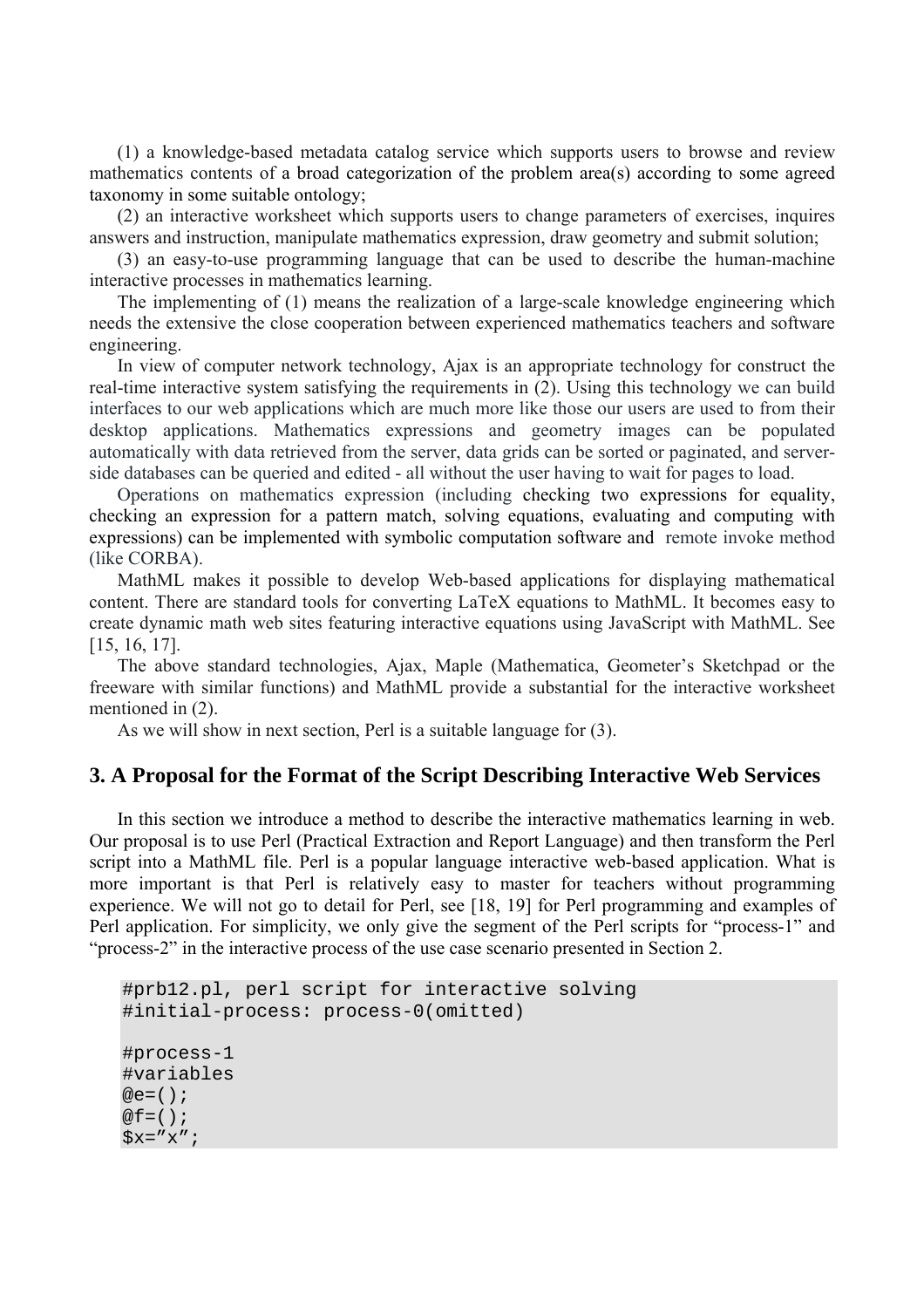```
#display content 
print "Solution:\n 
Suppose there are $x students in the class. Then the number of 
the postage stamps is [$e]. And according to the assumption, we 
can construct the following equation\n 
 3 * x + 24 = [5f]."#answer 
@answer1=($e=="$m*$x+$a" or $e=="$n*$x+$b") && $f=="$n*$x+$b"; 
#error information 
%errorinformation0=( 
not($e=="$m*$x+$a" or $e=="$n*$x+$b" or not(polynomialp($e,$x)) 
==> "In the first text box there should be a polynomial of $x", 
not($e=="$m*$x+$a" or $e=="$n*$x+$b" or polynomialp($e,$x)) 
==>"The expression in the first text box is not correct", 
not($f=="$n*$x+b") ==>"The expression in the second text box is 
not correct"); 
#process-2 
#An Implementation of this step will shown in the Section 4 
#variable 
\texttt{Sq}=(\ ) ;
#display 
print "solve this equation, we obtain \n 
$x=[$g].";
#answer 
@answer2="sg==(5m-5n)/(5b-5a)";
#note: the answer can also be written in a function form 
$answer=proc(g,a,b,m,n); 
#error information 
%error-information2=( 
not($g==($m-$n)/($b-$a)) ==>"The answer you written is not 
correct"); 
#process-3(omitted) 
#process-4(omitted) 
#end-solution-1 
#end-file
```
## **4. A Prototype Implementation for the Interactive Web Service with Ajax Technology**

In this section we show how to use Ajax to realize the interactive scenario we have shown in the previous sections. For simplicity we just explain the implementation method for the process-2 in the Perl script. Figure 9 describes the outline of the AJAX interaction in the implementation.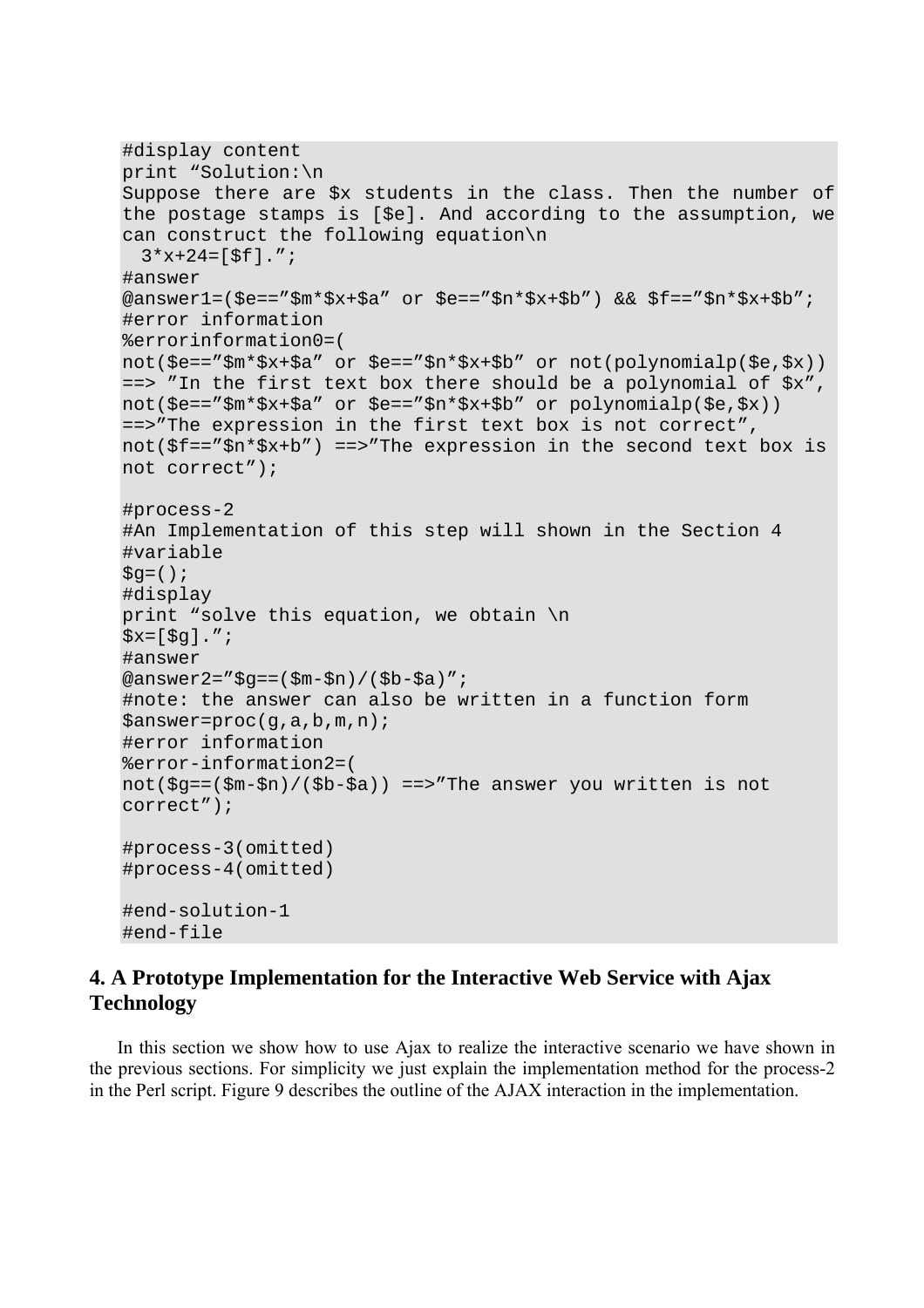

Figure 9. The outline of an AJAX interaction

The interaction contains the following seven steps.

(1) A client event occurs;

(2) An XMLHttpRequest object is created and configured;

(3) The XMLHttpRequest object makes a call;

(4) The request is processed by the ValidateServlet via CORBA with AR Tools;

(5) The ValidateServlet returns an XML document containing the result;

(6) The XMLHttpRequest object calls the callback() function and processes the result;

(7) The HTML DOM is updated.

We give an explanation to each step in more detail with fragment of code.

Step 1: JavaScript functions are called as the result of an event. In this case, the function validate() is mapped to an onkeyup event on text box (a form component). This form element will call the validate() function each time the user presses a key in the form field.

```
<input type="text" 
   id="textbox" 
   name="id" 
   onkeyup="validate();" >
```
Step 2: The validate() function creates an XMLHttpRequest object and calls the open function on the object. The open function requires three arguments: the HTTP method, which is GET or POST; the URL of the server-side component that the object will interact with; and a Boolean indicating whether or not the call will be made asynchronously. If an interaction is set as asynchronous (true), a callback function must be specified. The callback function for this interaction is set with the statement req.onreadystatechange = callback;

```
var req; 
function validate() { 
    var idField = document.getElementById("textbox");
```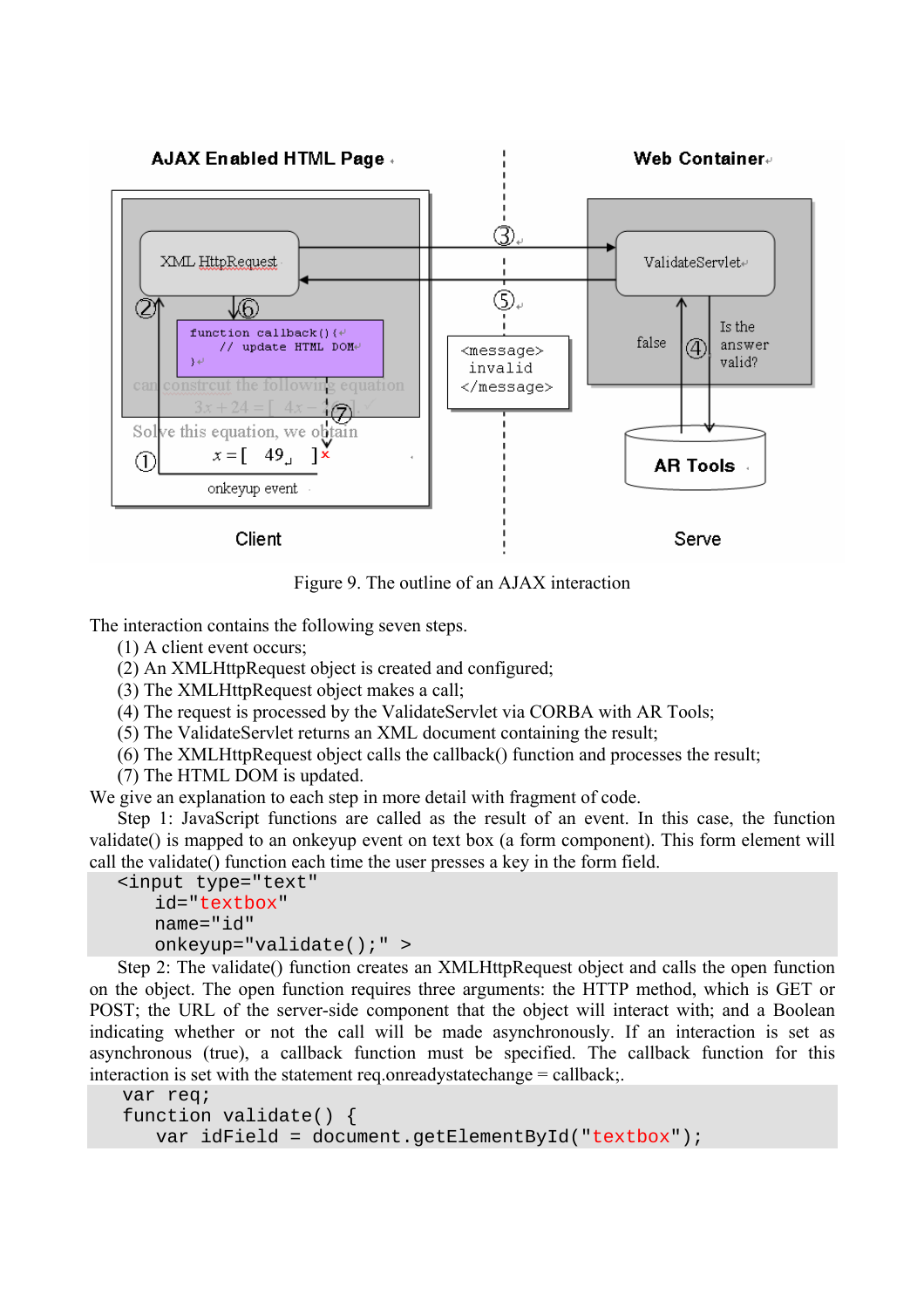```
 var url = "validate?id=" + escape(idField.value); 
    if (window.XMLHttpRequest) {//for non IE browser 
        req = new XMLHttpRequest(); 
    } else if (window.ActiveXObject) {//IE 5.0 and up 
        req = new ActiveXObject("Microsoft.XMLHTTP"); 
    } 
   req.open("GET", url, true); 
    req.onreadystatechange = callback; 
   req.send(null); 
}
```
Step 3: The XMLHttpRequest object makes a call when the statement req.send(null); is reached. In the case of an HTTP GET, this content may be null or left blank. When this function is called on the XMLHttpRequest object, the call to the URL that was set during the configuration of the object is called. In this example, the data that is posted (id) is included as a URL parameter. Use an HTTP GET when the request is idempotent, meaning that two duplicate requests will return the same results, and an HTTP POST method when the data sent to the server will affect the server-side application state. In this example we use HTTP GET.

Step 4: Use CORBA or other remote invoke methods to get the solution of the equation  $f(x) = 3x + 24 = 4x - 26$  from an AR tool (here a symbolic computation program). This part is not related to Ajax technology so we will not go to detail discussion.

Step 5: The ValidateServlet returns an XML document containing the results. In this example, if the user answer is "49", the ValidateServlet will write an XML document to the response containing a message element with the value of invalid.

```
response.setContentType("text/xml"); 
response.setHeader("Cache-Control", "no-cache"); 
response.getWriter().write("invalid");
```
Step 6: The XMLHttpRequest object calls the callback() function and processes the result. The XMLHttpRequest object was configured to call the callback() function when there are changes to the readyState of the XMLHttpRequest object. The parameter readyState can be one of the following:

0: Uninitialized, open() has not been called;

1: Loading, send() has not been called;

2: Loaded, send() has been called;

3: Interactive, send() has been called, but the request has not been satisfied;

4: Completed, request has been satisfied.

The parameter status can be one of the following values

404: server not found;

500: error in the Server program;

200: OK, a successful HTTP interaction.

In this example we assume that readyState is 4 and the HTTP status code is 200.

```
function callback() {
```

```
if (req.readyState == 4) {
       if (req.status == 200) {
            processMessage() 
 } 
     } 
}
```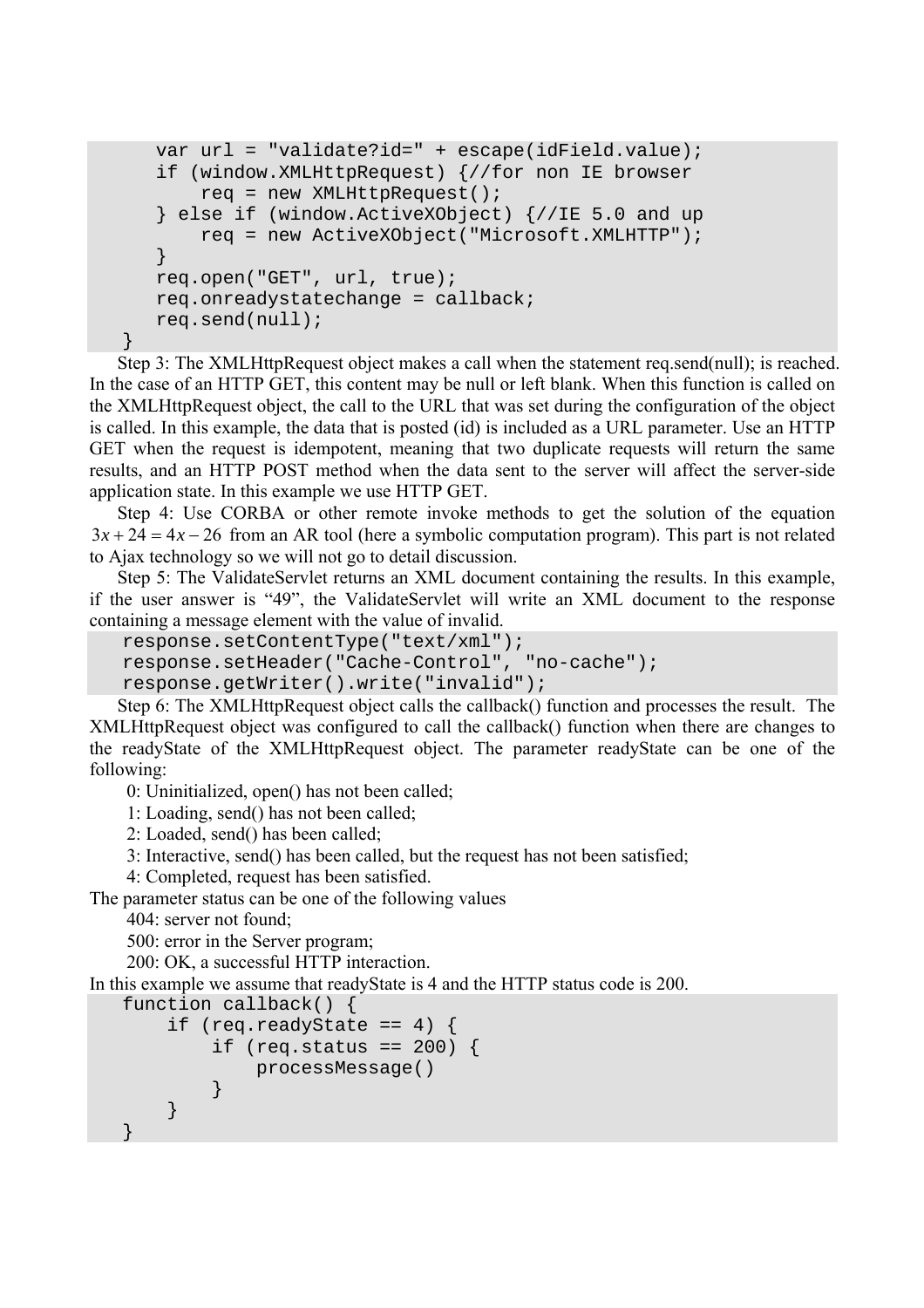The function processMessage() updates the HTML DOM (an object representation of the documents being displayed by the browser, Document Object Model,) based on the message returned from the ValidateServlet. Following is the XML document of the message:

```
<message> 
   invalid 
</message>
```
Step 7: Update the HTML DOM by using document.getElementById() to gain the reference to the element appearing in the HTML document and using JavaScript to modify the element's attributes.

```
<script type="text/javascript"> 
function processMessage(message) { 
     mdiv = document.getElementById("messageText"); 
    if (message == "invalid") \{\text{mdiv.innerHTML} = "div style=\text{vcolor:red}\text{v}>x</math> } else { 
        mdiv.innerHTML = "<div style=\"color:red\">3</ div>"; 
     } 
} 
</script> 
<body> 
<div id="messageText"></div> 
</body>
```
Figure 10 shows the user interface corresponding to the above Ajax interaction in a prototype implementation.

| <b>B</b> Interactive Mathematics Web Service                                                                                                   |  |
|------------------------------------------------------------------------------------------------------------------------------------------------|--|
| File(F) Edit(E) View(V) Goto(G) Bookmark(B) Tools(T) Help(H)                                                                                   |  |
| $\langle \cdot, \cdot \rangle \cdot \mathcal{Z}$ (3)<br>http://localhos v O goto                                                               |  |
| Worksheet 1<br><b>Attention Please</b>                                                                                                         |  |
| your solution is not correct.<br>Solution<br>lp(H)<br>Suppose there X [return to workshhet]                                                    |  |
| postage stamps is $[-3x+24 \checkmark]$ . And according to the assumption, we<br>can constreut the following equation<br>$3x + 24 = [4x - 26]$ |  |
| Solve this equation, we obtain<br>٠<br>$x = [49x]$ .                                                                                           |  |
| $E$ [edit the text box]<br>$I$ [interactively solving]<br>$\boldsymbol{A}$ [show answer]<br>f the                                              |  |
| n, we<br>complement                                                                                                                            |  |
| $3x + 24 = [4x - 26]$<br>Solve this equation, we obtain<br>$x = \begin{bmatrix} 50 \sqrt{5} \end{bmatrix}$                                     |  |
| $E$ [edit the text box]<br>$I$ [interactively solving]<br>$\mathbf{\Lambda}{}$ [show answer]                                                   |  |
| complement                                                                                                                                     |  |

Figure 10. The user interface corresponding to process-2.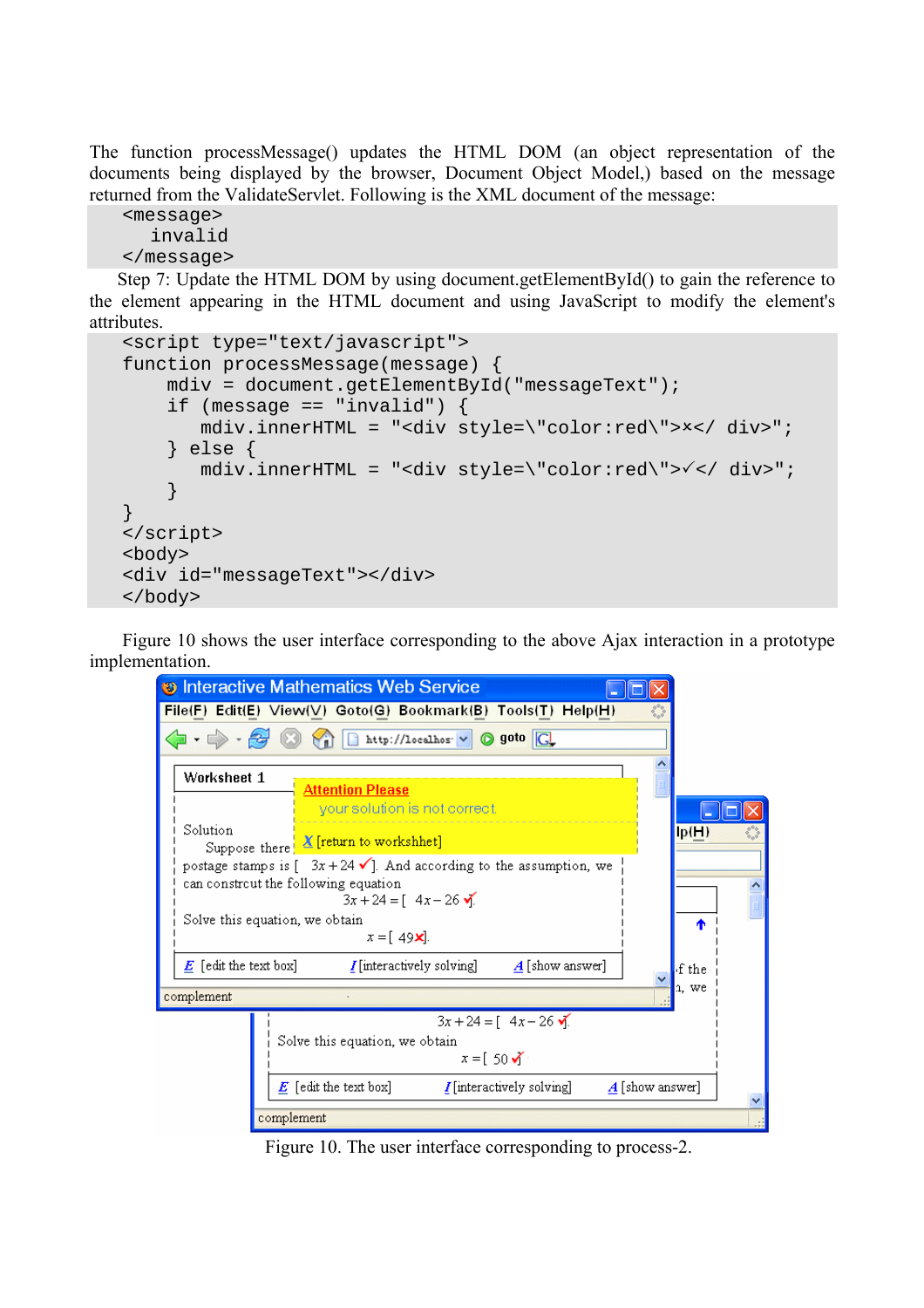### **5. Conclusion**

We have proposed in this paper the mechanism to build the interactive mathematics web services with a prototype implementation of a specific example. Our method integrates the easy-to-use Perl language, the standard Ajax technology and the powerful symbolic computation and dynamic geometry tools.

It is worth to indicate that as a natural development of education technology in Internet, the mathematical web service and other remote learning environment can be provided by in other different ways. One applicable technology that is already used in education is MuPAD (Multi Processing Algebra Data Tool, [20]) computing server. This technology provides a remote possibility to access MuPAD (on the server side) from a web page. One advantage of this technology is graphics and animation, and export graphics to JavaView formats. In [21], an initial design of Lupin, a layered framework of PSEs construction based on Web technologies is proposed and discussed. It is also worth to mention that people can use Lisp (for example, the ACL AllegroServe and WebActions framework) for both the server (Ajax web application, [22]) and the AR tools.

**Acknowledgements** This work is supported in part by NKBRPC-2004CB318003 and NNSFC-10471044. The authors would like to thank Dr. Mirek Majewski and Dr. Sheng-chuan Wu for their valuable suggestions.

## **References**

[1] C E Beevers, IT was twenty years ago today..., LTSN MSOR Maths CAA series, January 2006, http://mathstore.ac.uk/articles/maths-caa-series/jan2006/.

[2] Marc-Laurent Aird, MONET: service discovery and composition for mathematical problems. Proceedings of IEEE workshop on Agent-based Cluster and Grid Computing (at CCGrid 2003).

[3] Julian Padget, MONET: Mathematical service discovery and composition,

http://monet.nag.co.uk/cocoon/monet/publicdocs/monet\_talks.html

[4] Bob Broughton, Easaw Chacko, Leng Leng Lim, Computer-Aided Teaching and Testing,

[5] iScholar, [www.ischolar.ca/](http://www.ischolar.ca/)

[6] David Fisher, Review of Maple T. A., MSOR Connections, Nov 2004, Vol. 4 No. 4, http://mathstore.ac.uk/newsletter/nov2004/pdf/mapleta.pdf

[7] SureMath, http://www.suremath.com/

[8] Robert Miner, An Object Model for Dynamic Math,

http://www.mathmlconference.org/2002/presentations/miner/.

[9] Gao Xiaoshan, Zhang Jingzhong and Chou Shang-Ching. Geometry Expert, Nine Chapters Pub (in Chinese), Taiwan, 1998.

[10] Zhang Jingzhong, Master the Freeware Super Sketchpad, Science Press, China, March 2006.

[11] Fu Hongguang, Zeng Zhenbing, Hu Yufeng, Chen Changyu, Zhong Xiuqin, MathXP,

Sichuan Electronic Audio Video Publish Center, China, September 2002.

[12] Dana Petcu, Cosmin Bonchis, Cornel Izbasa, Symbolic Computations based on Grid Services , International Journal of Computers, Communications & Control, Vol. I (2006), No. 1, pp. 33-39